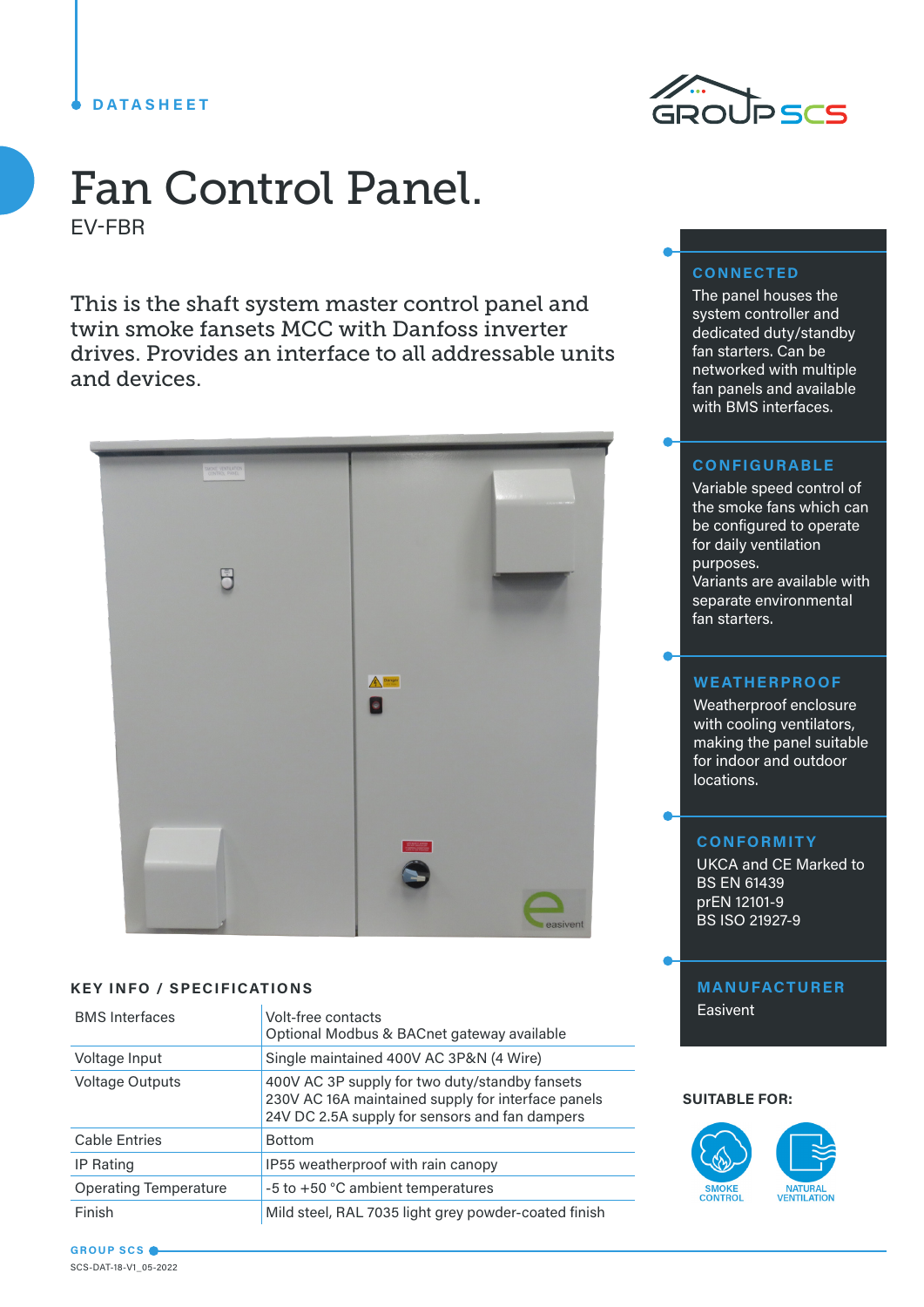#### **MODEL SPECIFIC**

| <b>Model</b>      | <b>Max Current Load</b> | Weight            | <b>Dimensions</b>             |
|-------------------|-------------------------|-------------------|-------------------------------|
| EV-FBR4           | 37.6A                   | 125kg             | H:1242mm x W:1200mm x D:300mm |
| EV-FBR5.5         | 44A                     | 128kg             | H:1242mm x W:1200mm x D:300mm |
| EV-FBR7.5         | 50A                     | 132kg             | H:1242mm x W:1200mm x D:300mm |
| EV-FBR11          | 66A                     | 140 <sub>kg</sub> | H:1242mm x W:1200mm x D:300mm |
| EV-FBR15          | 82A                     | 200 <sub>kg</sub> | H:1700mm x W:1200mm x D:400mm |
| <b>EV-FBR18.5</b> | 96A                     | 220 <sub>kg</sub> | H:1700mm x W:1200mm x D:400mm |
| EV-FBR22          | 110A                    | 230kg             | H:1700mm x W:1200mm x D:400mm |

#### **TECHNICAL DRAWINGS**